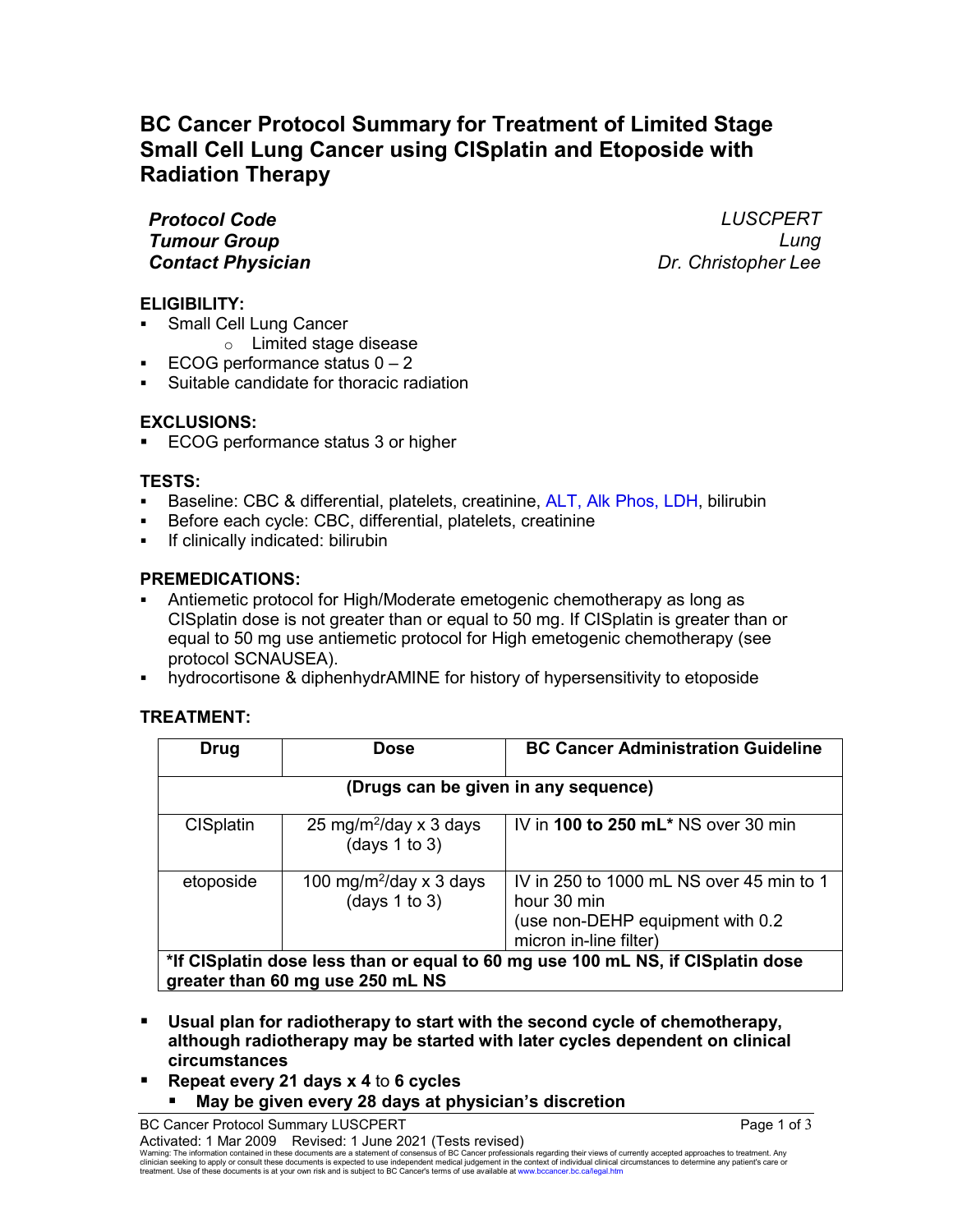**Prophylactic co-trimoxazole DS one tablet po bid or levoFLOXacin 500 mg po daily x** 10 days beginning 7 days post-chemotherapy should be considered for patients judged to be at high risk of neutropenic fever

**In cases of CISplatin toxicity or poorly functioning patients or Age greater than 75:**

| <b>DRUG</b> | <b>DOSE</b>                                         | <b>BC Cancer Administration</b><br><b>Guidelines</b> |
|-------------|-----------------------------------------------------|------------------------------------------------------|
| CARBOplatin | AUC 5 DAY 1 only<br>Dose = $AUC \times (GFR^* +25)$ | IV in 100 to 250 mL NS over 30<br>minutes.           |

\*GFR preferably from nuclear renogram, if not possible use:

GFR =  $\frac{N x (140\text{-age in years}) x wt (kg)}{s$  N = 1.04 (women) or 1.23 (men)

The estimated GFR calculated using the Cockcroft-Gault equation should be capped at 125 mL/min when it is used to calculate the initial carboplatin dose. When a nuclear renogram is available, this clearance would take precedence.

## **DOSE MODIFICATIONS:**

1. **Hematology:** for etoposide

| - JJ<br><b>ANC (X 10<sup>9</sup>/L)</b> |     | Platelets (x $10^9$ /L)      | <b>Dose</b>  |
|-----------------------------------------|-----|------------------------------|--------------|
| greater than or equal to 1.5            | and | greater than or equal to 100 | $100\%$      |
| 1.0 to less than $1.5$                  | or  | 75 to less than 100          | 75%          |
| less than 1                             | or  | less than 75                 | <b>Delay</b> |

#### 2. **Hepatic dysfunction:** for etoposide

| Bilirubin (umol/L) | <b>Dose</b> |                                            |  |
|--------------------|-------------|--------------------------------------------|--|
| less than 25       | 100%        | 100 mg/m <sup>2</sup> /day $\times$ 3 days |  |
| $25 - 50$          | 50%         | 50 mg/m <sup>2</sup> /day x 3 days         |  |
| 51-85              | 25%         | 25 mg/m <sup>2</sup> /day x 3 days         |  |
| greater than 85    |             | <b>Delay</b>                               |  |

BC Cancer Protocol Summary LUSCPERT **Page 2 of 3** and 3 and 3 and 3 and 3 and 3 and 4 and 4 and 4 and 4 and 4 and 4 and 4 and 4 and 4 and 4 and 4 and 4 and 4 and 4 and 4 and 4 and 4 and 4 and 4 and 4 and 4 and 4 and 4 and Activated: 1 Mar 2009 Revised: 1 June 2021 (Tests revised)

Warning: The information contained in these documents are a statement of consensus of BC Cancer professionals regarding their views of currently accepted approaches to treatment. Any<br>clinician seeking to apply or consult t